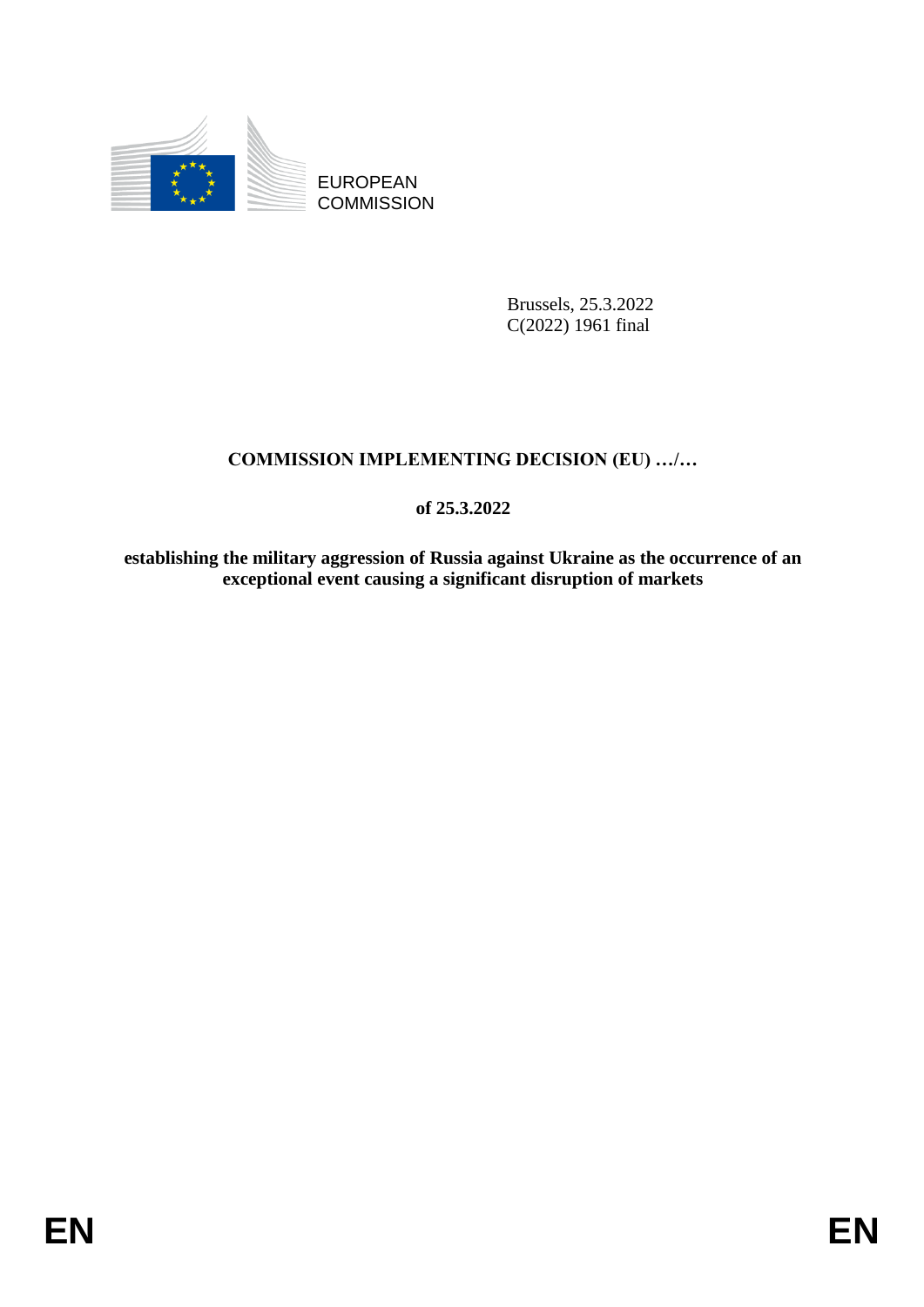## **COMMISSION IMPLEMENTING DECISION (EU) …/…**

## **of 25.3.2022**

## **establishing the military aggression of Russia against Ukraine as the occurrence of an exceptional event causing a significant disruption of markets**

#### THE EUROPEAN COMMISSION,

Having regard to the Treaty on the Functioning of the European Union,

Having regard to Regulation (EU) 2021/1139 of the European Parliament and of the Council of 7 July 2021 establishing the European Maritime, Fisheries and Aquaculture Fund and amending Regulation (EU)  $2017/1004<sup>1</sup>$ , and in particular Article 26(2), second subparagraph, thereof,

Whereas:

- (1) The military aggression of Russia against Ukraine since 24 February 2022 is impacting on operators of the fishery and aquaculture sector in the Union. The disruption of trade flows of key commodities for the fishery and aquaculture sector from Russia and Ukraine suddenly aggravated the increase of prices of key inputs such as energy and raw materials. Trade between Ukraine and the Union is also severely affected by the unavailability of transport as Ukrainian airports suffered under the Russian attack and all commercial shipping operations in Ukrainian ports have been suspended. This crisis is likely to have serious consequences on the supply of grain, vegetable oils and white fish from Ukraine and Russia to the Union, leading to a strong increase in fish feed prices that adds to current soaring prices for energy, or to shortages of key raw materials. A part of the Union fleet has ceased fishing, given the decrease in profitability of that activity and the impossibility of compensating the increase in input costs. Fishing vessels operating in the Black Sea are also facing the threat of possible military activities, therefore leading to a precautionary suspension of their activity. The combined impact of those cost increases and shortages is also felt by the seafood farming and processing sectors. There is therefore a significant market disruption caused by important cost increases and trade disruptions that requires effective and efficient action.
- (2) Pursuant to Article 26(2) of Regulation (EU) 2021/1139, in such circumstances, the European Maritime, Fisheries and Aquaculture Fund (EMFAF) may support compensation for certain costs which are not otherwise eligible for such compensation, for operators of the fishery and aquaculture sector for their income foregone or additional costs, and for recognised producer organisations and associations of producer organisations which store fishery products in accordance with Articles 30 and 31 of Regulation (EU) No 1379/2013 of the European Parliament and of the Council<sup>2</sup>.

 $\mathbf{1}$  $\frac{1}{2}$  OJ L 247, 13.7.2021, p. 1.

<sup>2</sup> Regulation (EU) No 1379/2013 of the European Parliament and of the Council of 11 December 2013 on the common organisation of the markets in fishery and aquaculture products, amending Council Regulations (EC) No 1184/2006 and (EC) No 1224/2009 and repealing Council Regulation (EC) No 104/2000 (OJ L 354 28.12.2013, p. 1).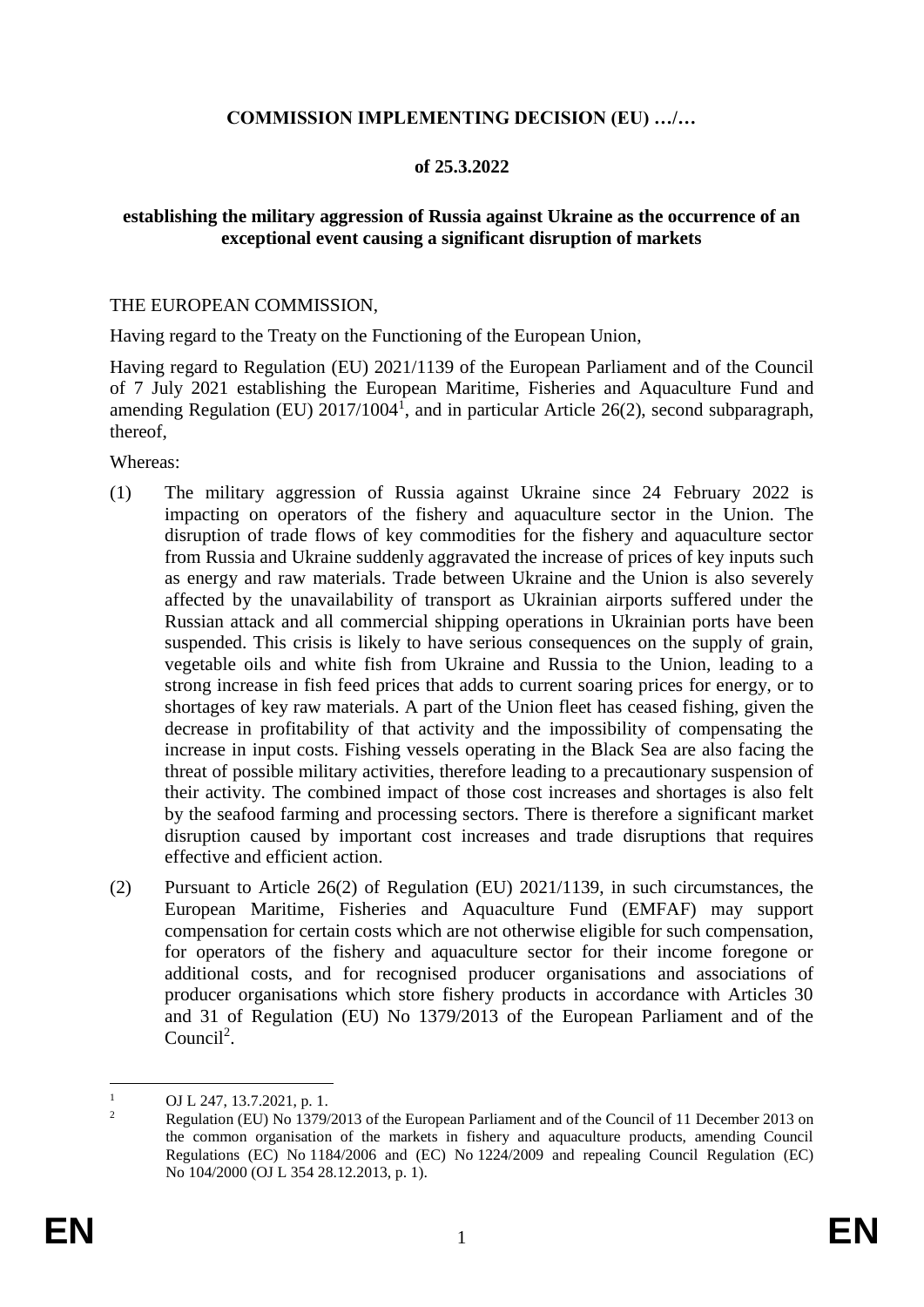- (3) In accordance with the first subparagraph of Article 26(2) of Regulation (EU) 2021/1139, the specific support regime in case of such disruption of markets is limited to the specific objective of promoting marketing, quality and added value of fishery and aquaculture products, as well as processing of those products. In accordance with the second subparagraph of that Article 26(2), the support regime applies only where the Commission establishes the occurrence of an exceptional event causing such disruption.
- (4) It is therefore appropriate to establish that the military aggression of Russia against Ukraine is an exceptional event causing a significant disruption of markets.
- (5) Pursuant to Article 39 of Regulation (EU) 2021/1139, compensation for additional costs or income foregone and other compensation provided under that Regulation is to be granted under any of the forms referred to in points (b) to (e) of Article 53(1) of Regulation (EU) 2021/1060 of the European Parliament and of the Council<sup>3</sup>. The methodologies established by Member States for this purpose are to comply with Article 53(3) of that Regulation.
- (6) Pursuant to Article 63(2) of Regulation (EU) 2021/1060, expenditure is eligible for a contribution from the EMFAF if it has been incurred by a beneficiary and paid in implementing operations between the date of submission of the EMFAF programme by the Member State to the Commission or from 1 January 2021, whichever is earlier, and 31 December 2029. However, expenditure incurred as a result of the disruption of markets caused by the exceptional event whose occurrence is established by this Decision should be eligible for support under Article 26(2) of Regulation (EU) 2021/1139 as of 24 February 2022, which is the date of the start of the military aggression of Russia against Ukraine. As regards the incurrence of expenditure, since the effects of the disruption of markets are likely to affect operators of the fishery and aquaculture sectors for several months, expenditure should be eligible if it is incurred until 31 December 2022.
- (7) In light of the need for swift implementation of the support referred to in Article 26(2) of Regulation (EU) 2021/1139, this Decision should enter into force on the day following that of its publication.

# HAS ADOPTED THIS DECISION:

### *Article 1*

For the purposes of Article 26(2) of Regulation (EU) 2021/1139, the military aggression of Russia against Ukraine since 24 February 2022 shall be considered as the occurrence of an exceptional event causing a significant disruption of markets.

<sup>1</sup> <sup>3</sup> Regulation (EU) 2021/1060 of the European Parliament and of the Council of 24 June 2021 laying down common provisions on the European Regional Development Fund, the European Social Fund Plus, the Cohesion Fund, the Just Transition Fund and the European Maritime, Fisheries and Aquaculture Fund and financial rules for those and for the Asylum, Migration and Integration Fund, the Internal Security Fund and the Instrument for Financial Support for Border Management and Visa Policy (OJ L 231, 30.6.2021, p. 159).